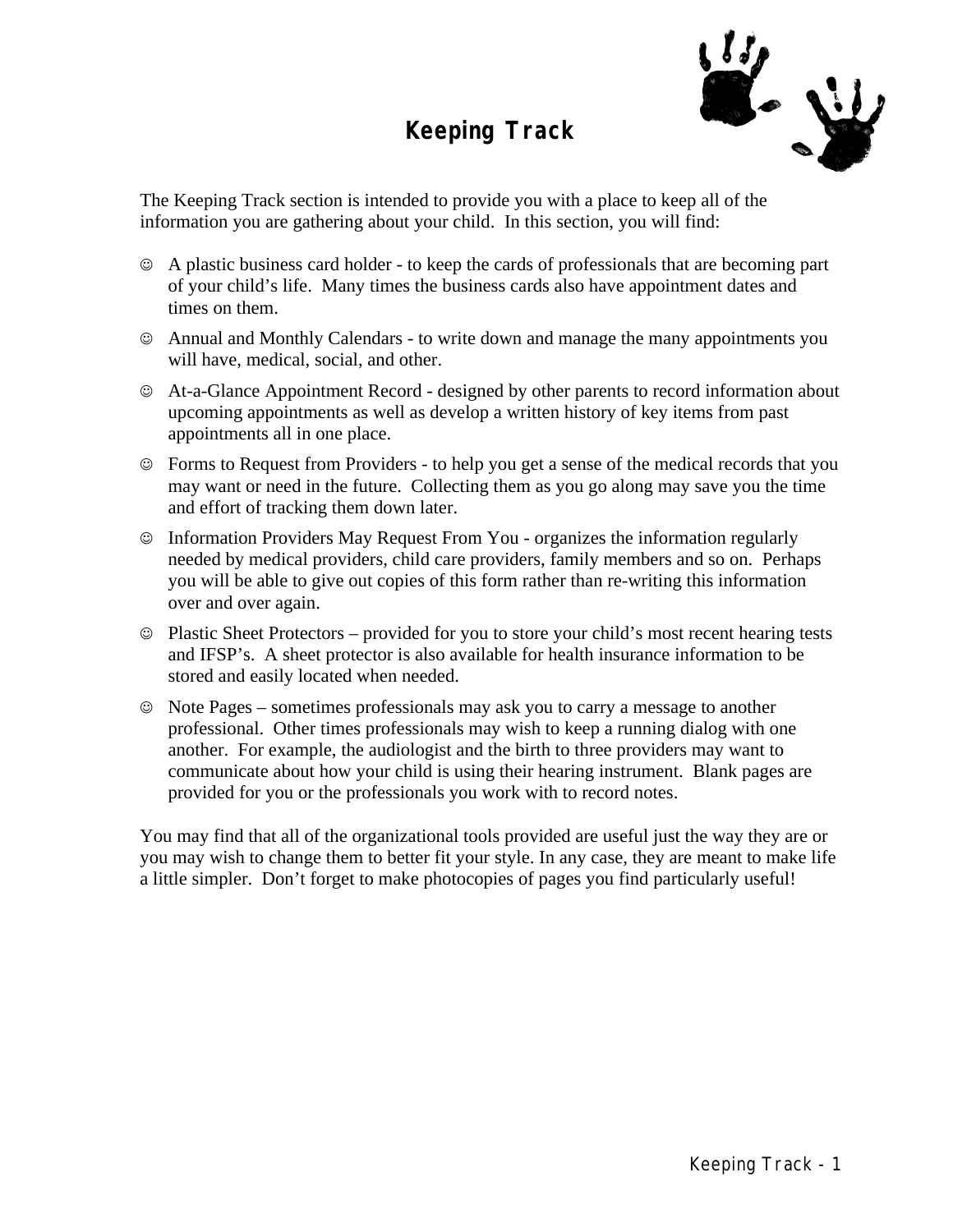**Insert Your Business Cards**

## **into the Plastic Business Card Holder**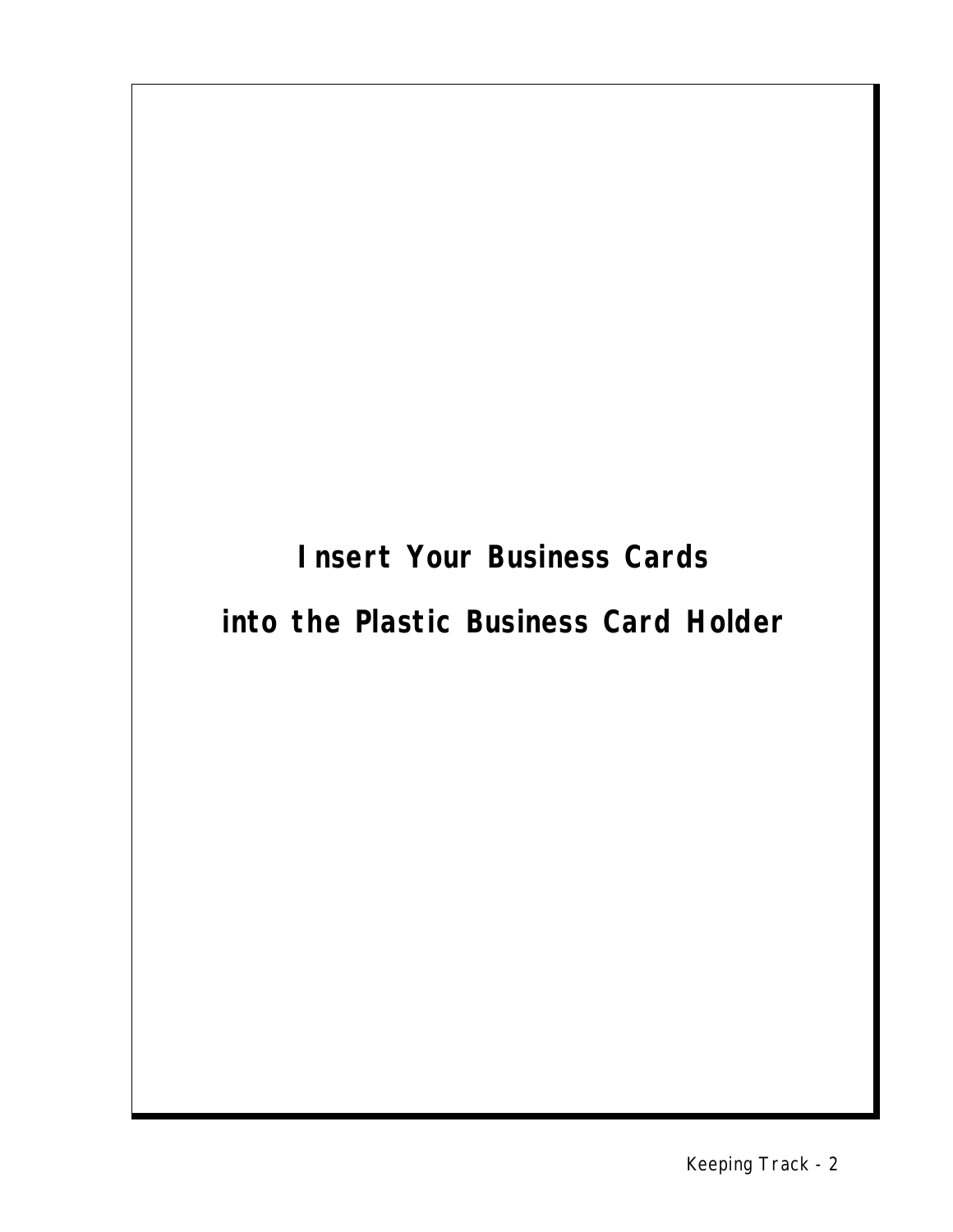

### **Annual Calendar**

| January   | February |
|-----------|----------|
|           |          |
|           |          |
|           |          |
|           |          |
| March     | April    |
|           |          |
|           |          |
|           |          |
|           |          |
| May       | June     |
|           |          |
|           |          |
|           |          |
| July      | August   |
|           |          |
|           |          |
|           |          |
|           |          |
| September | October  |
|           |          |
|           |          |
|           |          |
|           |          |
| November  | December |
|           |          |
|           |          |
|           |          |
|           |          |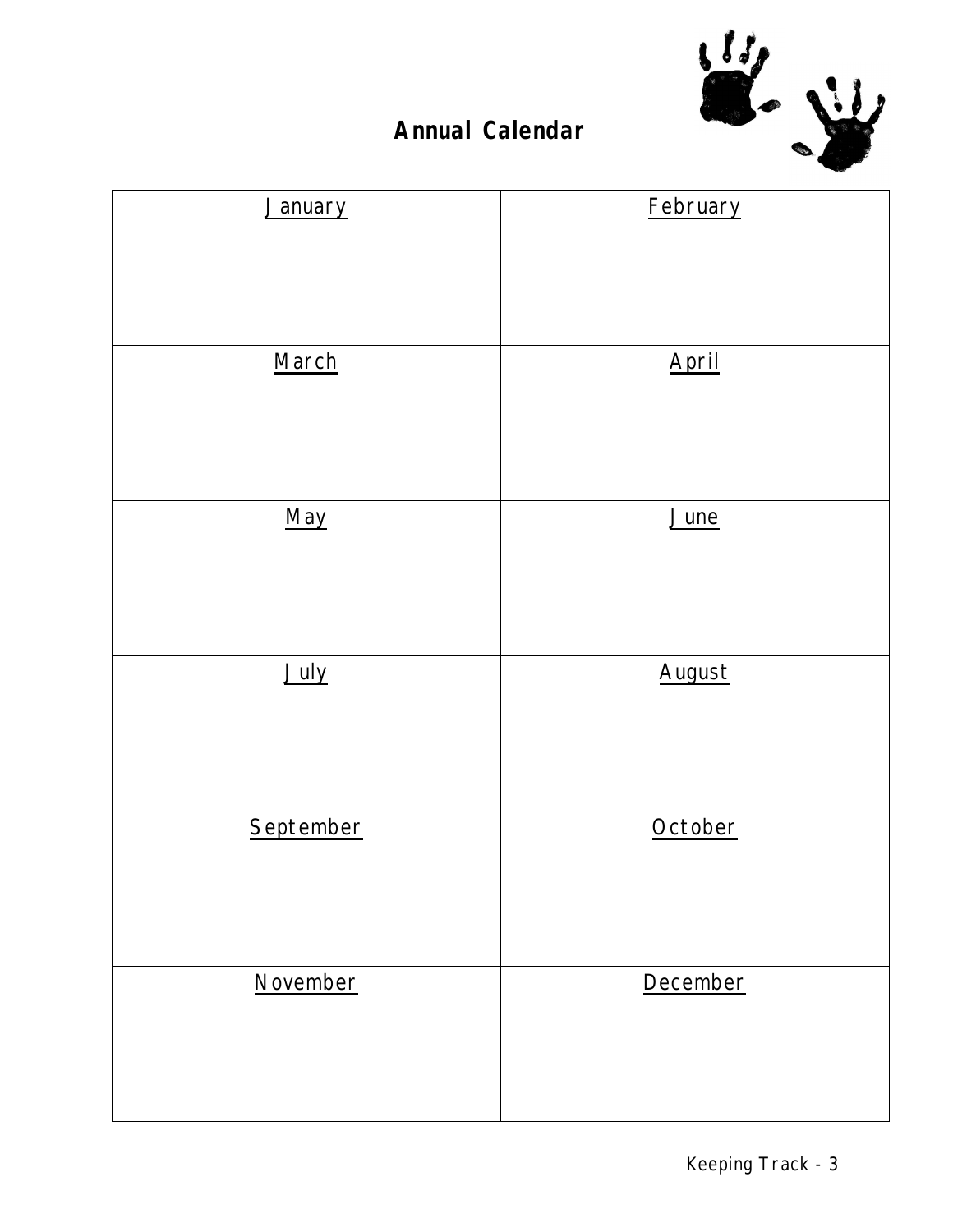

### **Annual Calendar**

| January   | February |
|-----------|----------|
|           |          |
|           |          |
|           |          |
| March     | April    |
|           |          |
|           |          |
|           |          |
| May       | June     |
|           |          |
|           |          |
| July      | August   |
|           |          |
|           |          |
|           |          |
| September | October  |
|           |          |
|           |          |
|           |          |
| November  | December |
|           |          |
|           |          |
|           |          |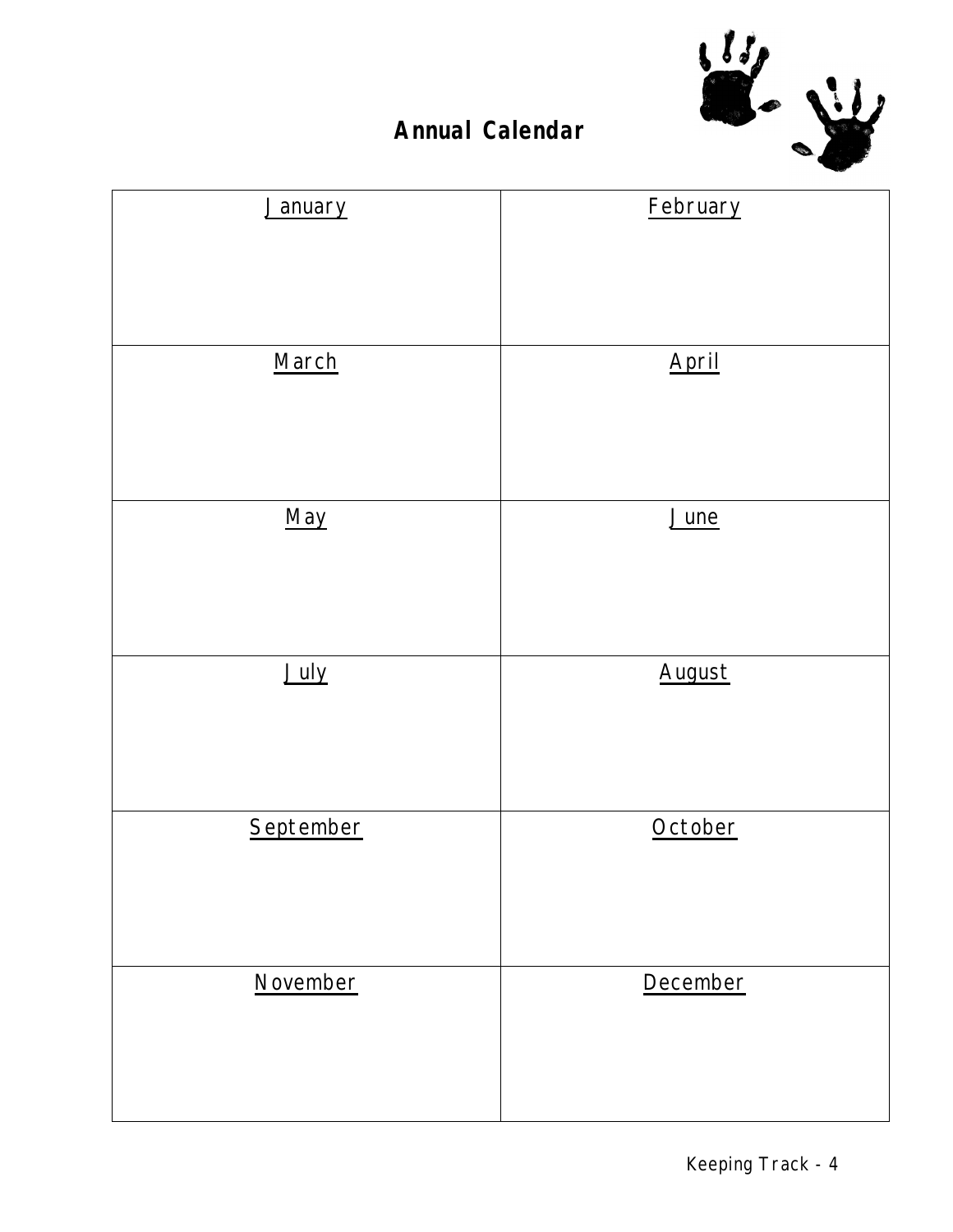

### **Annual Calendar**

| January   | February |
|-----------|----------|
|           |          |
|           |          |
|           |          |
|           |          |
| March     | April    |
|           |          |
|           |          |
|           |          |
|           |          |
| May       | June     |
|           |          |
|           |          |
|           |          |
| July      | August   |
|           |          |
|           |          |
|           |          |
|           |          |
| September | October  |
|           |          |
|           |          |
|           |          |
|           |          |
| November  | December |
|           |          |
|           |          |
|           |          |
|           |          |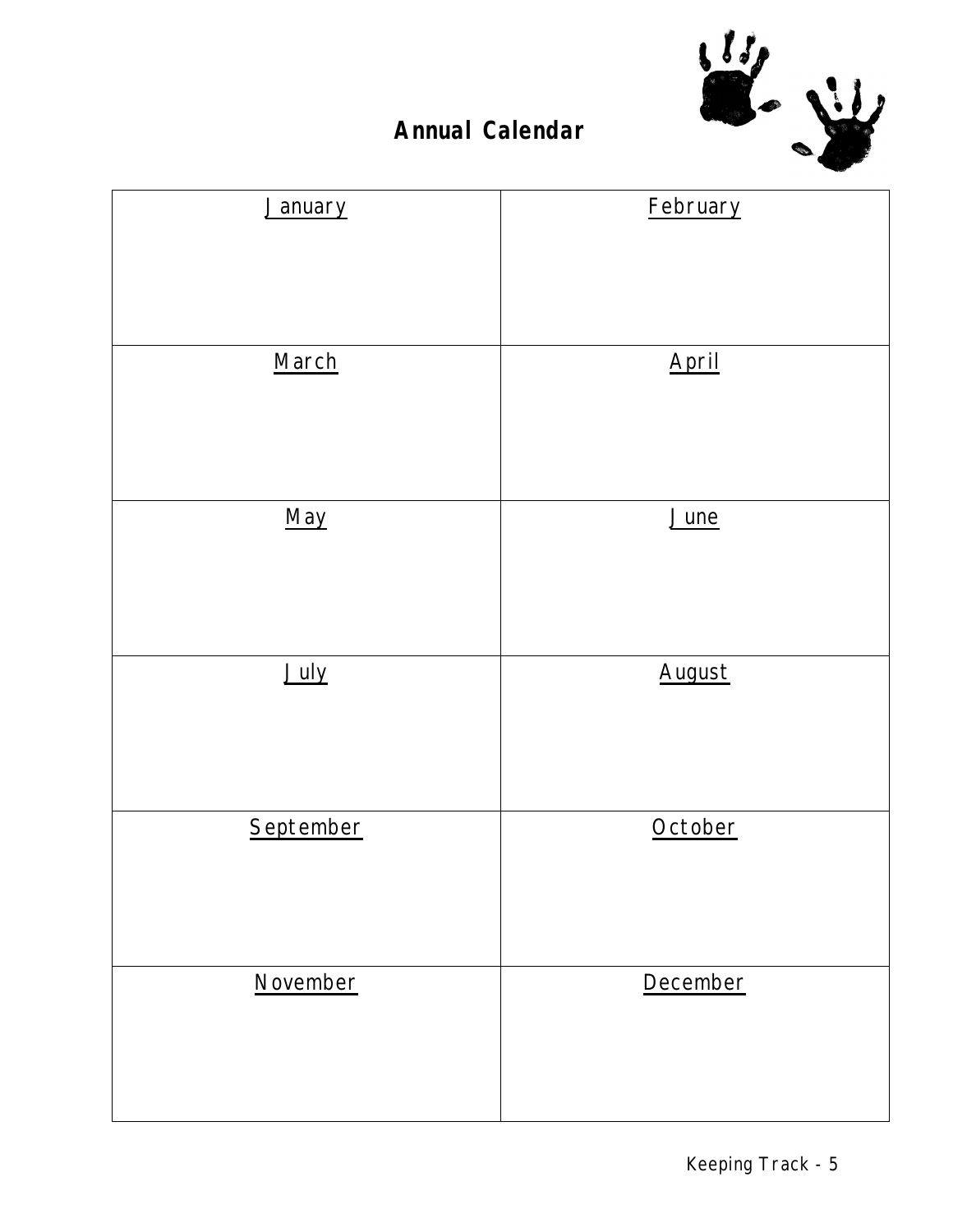

### **Monthly Calendar**



| Notes        | Sunday | Monday | Tuesday | Wednesday | Thursday | Friday | Saturday |
|--------------|--------|--------|---------|-----------|----------|--------|----------|
|              |        |        |         |           |          |        |          |
|              |        |        |         |           |          |        |          |
|              |        |        |         |           |          |        |          |
|              |        |        |         |           |          |        |          |
|              |        |        |         |           |          |        |          |
|              |        |        |         |           |          |        |          |
|              |        |        |         |           |          |        |          |
|              |        |        |         |           |          |        |          |
|              |        |        |         |           |          |        |          |
|              |        |        |         |           |          |        |          |
|              |        |        |         |           |          |        |          |
|              |        |        |         |           |          |        |          |
|              |        |        |         |           |          |        |          |
|              |        |        |         |           |          |        |          |
|              |        |        |         |           |          |        |          |
| Keeping Trac |        |        |         |           |          |        |          |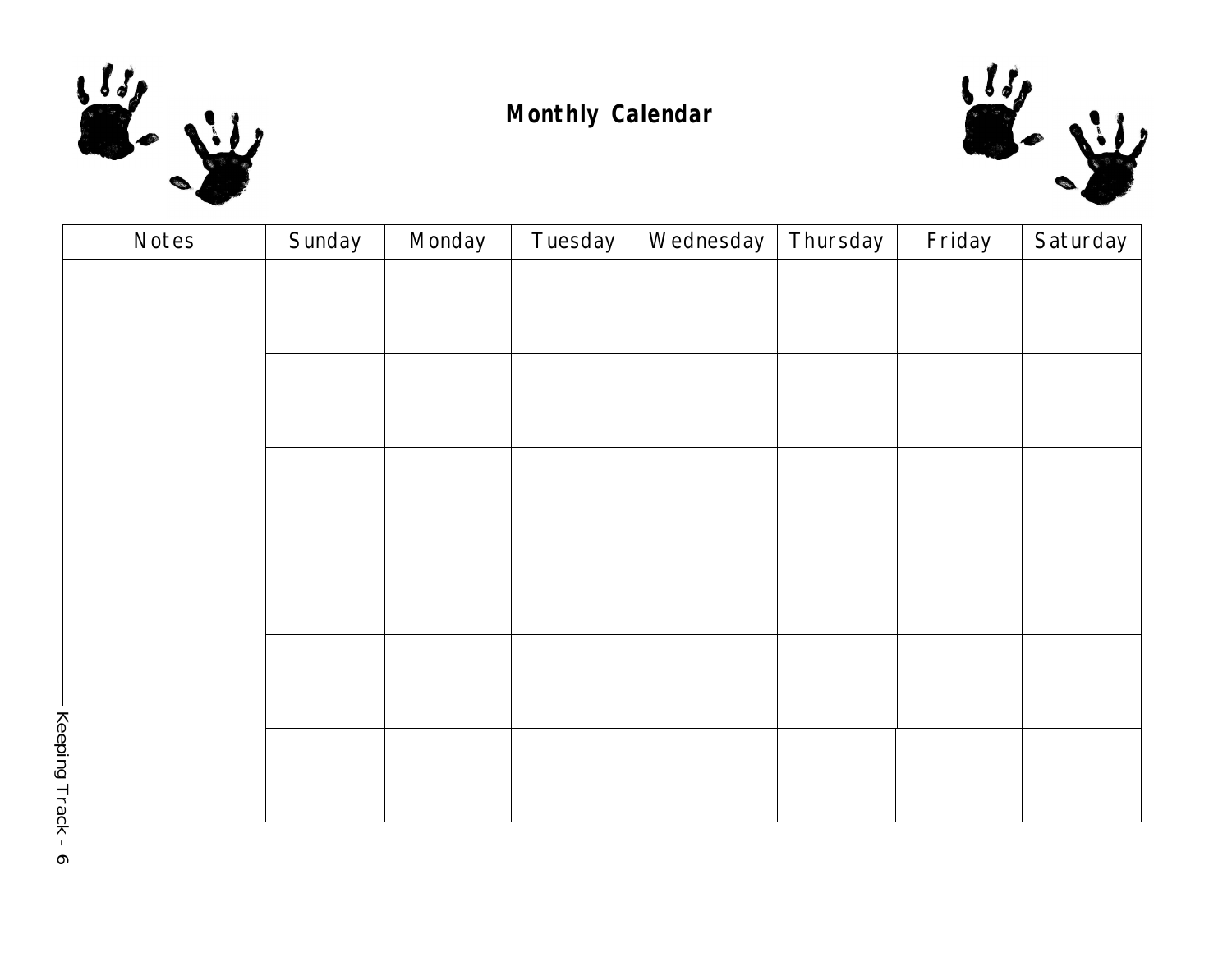

### **Monthly Calendar**



| Notes        | Sunday | Monday | Tuesday | Wednesday | Thursday | Friday | Saturday |
|--------------|--------|--------|---------|-----------|----------|--------|----------|
|              |        |        |         |           |          |        |          |
|              |        |        |         |           |          |        |          |
|              |        |        |         |           |          |        |          |
|              |        |        |         |           |          |        |          |
|              |        |        |         |           |          |        |          |
|              |        |        |         |           |          |        |          |
|              |        |        |         |           |          |        |          |
|              |        |        |         |           |          |        |          |
|              |        |        |         |           |          |        |          |
|              |        |        |         |           |          |        |          |
|              |        |        |         |           |          |        |          |
| Keepina Trac |        |        |         |           |          |        |          |
|              |        |        |         |           |          |        |          |
|              |        |        |         |           |          |        |          |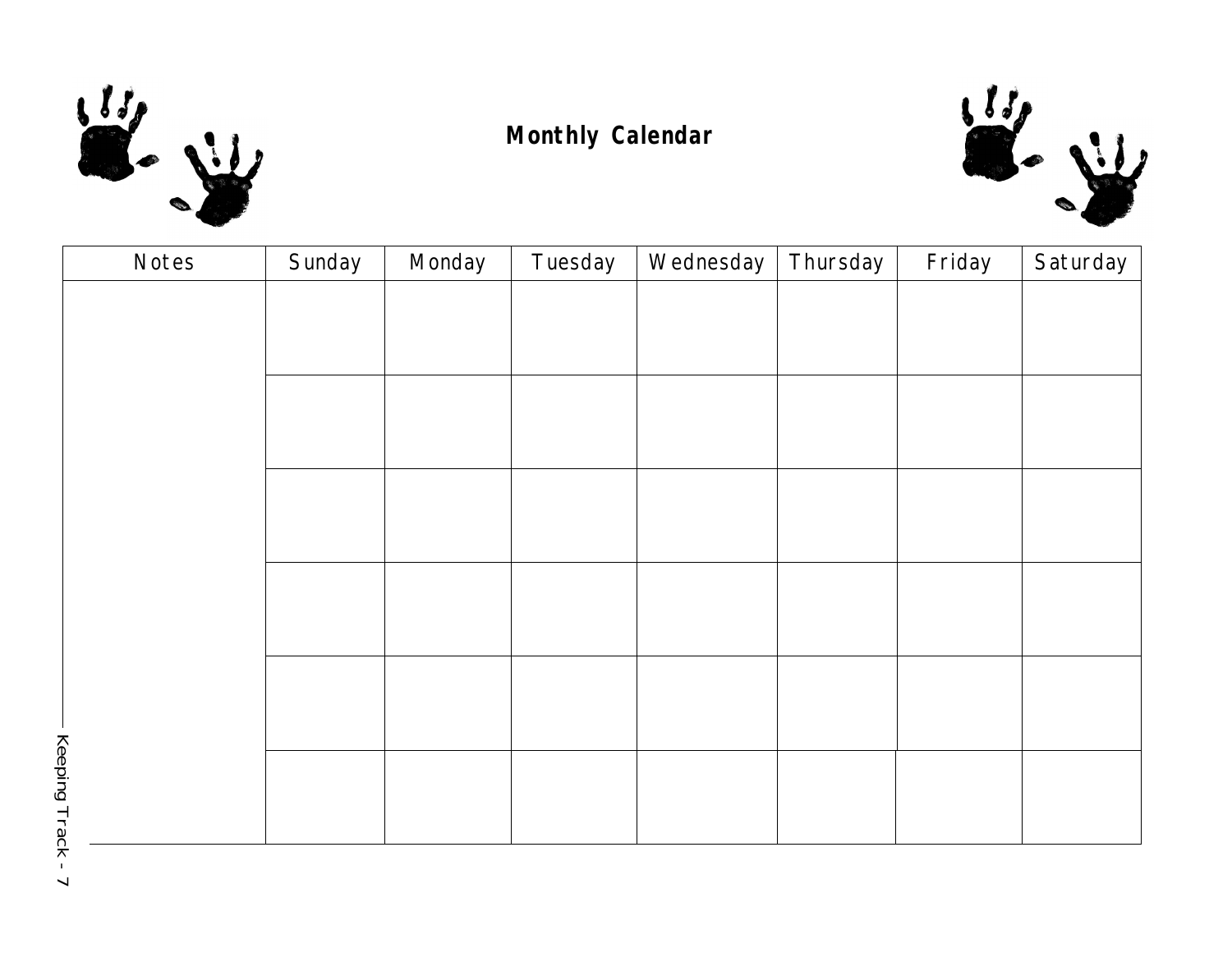

### **Monthly Calendar**



| Notes        | Sunday | Monday | Tuesday | Wednesday | Thursday | Friday | Saturday |
|--------------|--------|--------|---------|-----------|----------|--------|----------|
|              |        |        |         |           |          |        |          |
|              |        |        |         |           |          |        |          |
|              |        |        |         |           |          |        |          |
|              |        |        |         |           |          |        |          |
|              |        |        |         |           |          |        |          |
|              |        |        |         |           |          |        |          |
|              |        |        |         |           |          |        |          |
|              |        |        |         |           |          |        |          |
|              |        |        |         |           |          |        |          |
|              |        |        |         |           |          |        |          |
|              |        |        |         |           |          |        |          |
| Keening Tran |        |        |         |           |          |        |          |
|              |        |        |         |           |          |        |          |
|              |        |        |         |           |          |        |          |

**\*Note: This is the last copy of this document.**

**If you wish to have additional copies, please photocopy this page before you write on it.**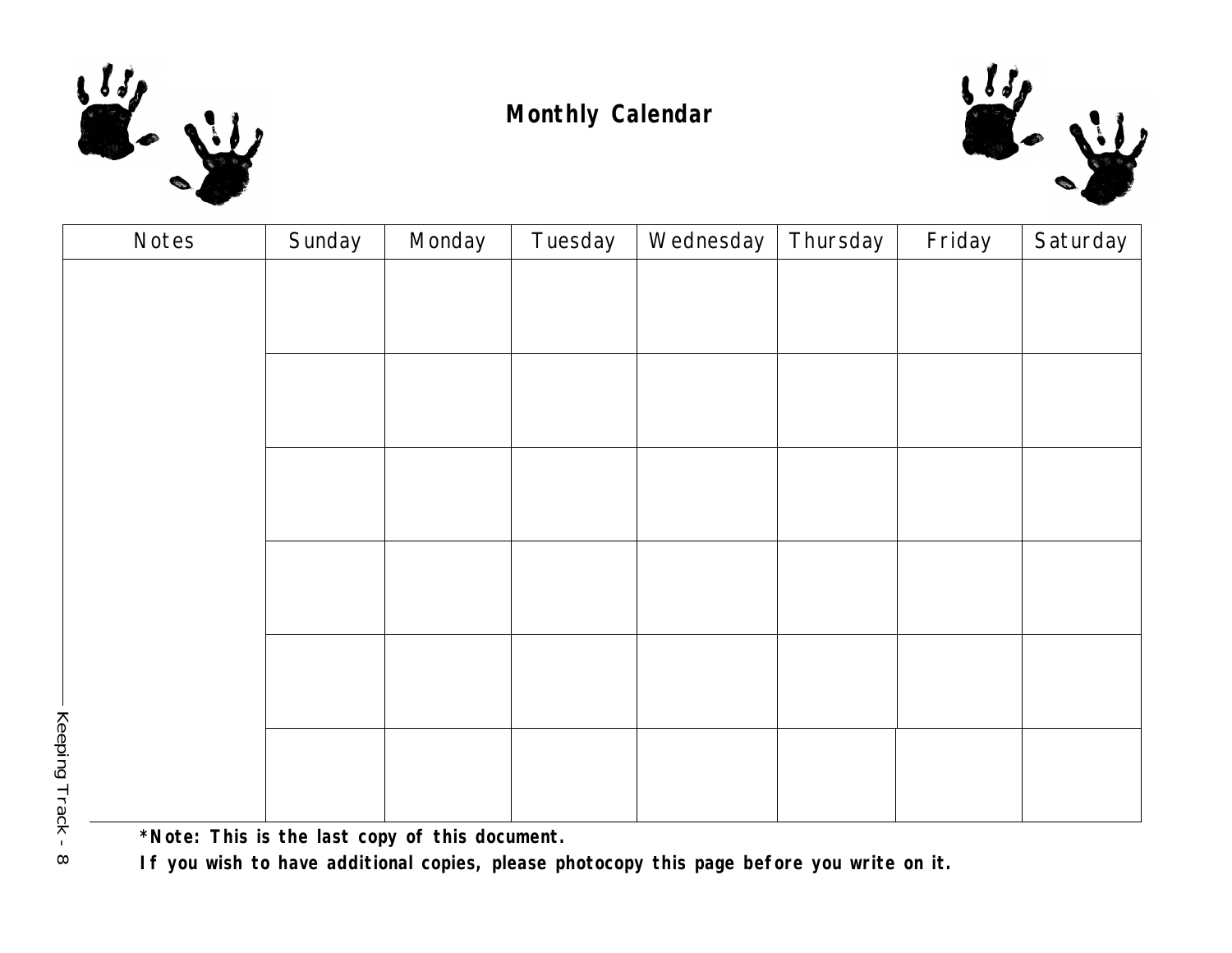

### **\_\_\_\_\_\_\_\_\_\_\_\_\_\_\_\_\_\_\_\_\_\_\_\_ Appointment Record**

*Child's Name*

| Appointment            | Provider's Name | Provider's | Reason for Appointment | Notes/Follow-up Instructions |
|------------------------|-----------------|------------|------------------------|------------------------------|
| Date / Time            | and Address     | Phone $#$  |                        |                              |
|                        |                 |            |                        |                              |
|                        |                 |            |                        |                              |
|                        |                 |            |                        |                              |
|                        |                 |            |                        |                              |
|                        |                 |            |                        |                              |
|                        |                 |            |                        |                              |
|                        |                 |            |                        |                              |
|                        |                 |            |                        |                              |
|                        |                 |            |                        |                              |
|                        |                 |            |                        |                              |
|                        |                 |            |                        |                              |
| Keeping Track          |                 |            |                        |                              |
| $\mathbf{I}$<br>$\sim$ |                 |            |                        |                              |

 $6 - x$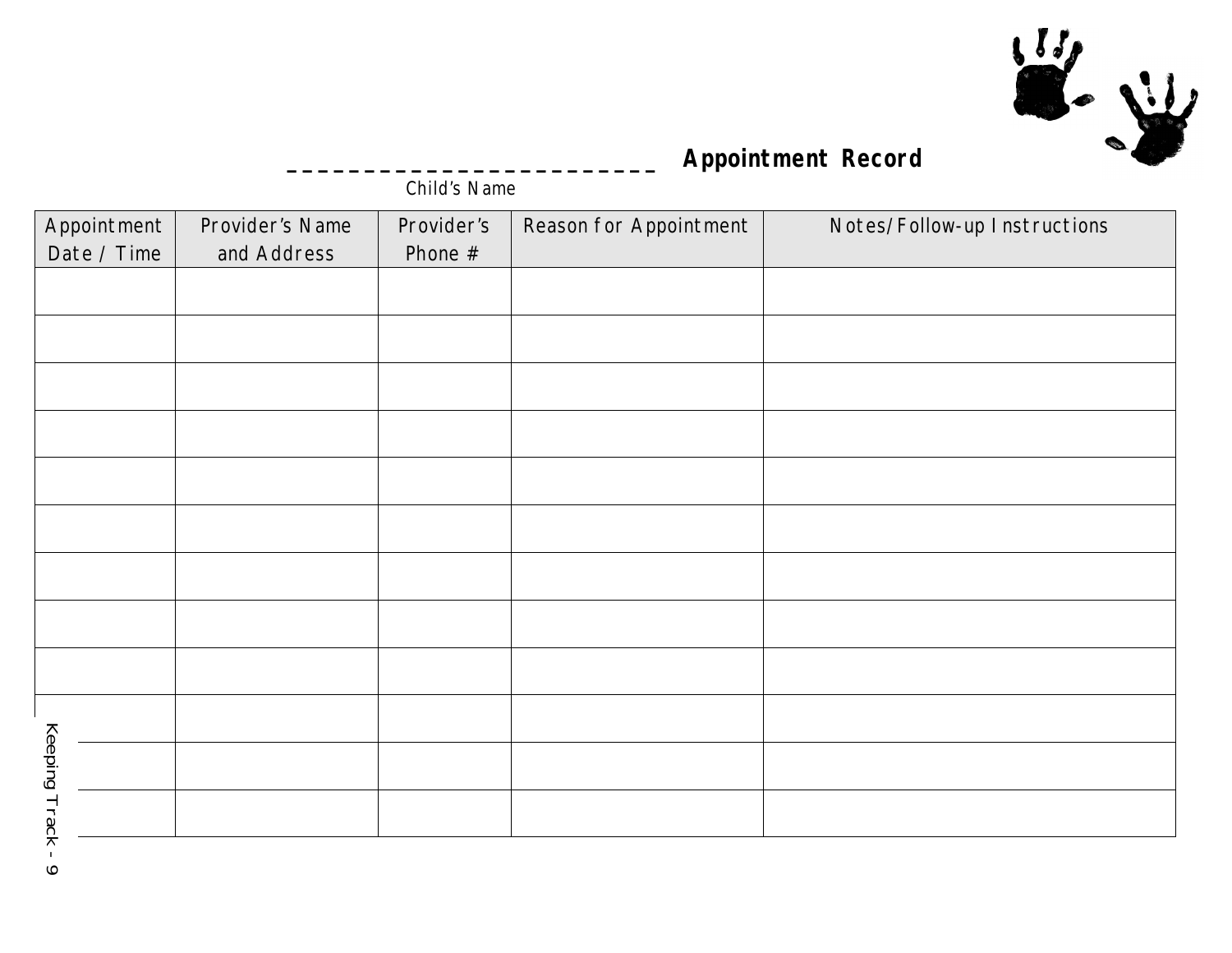

### **\_\_\_\_\_\_\_\_\_\_\_\_\_\_\_\_\_\_\_\_\_\_\_\_ Appointment Record**

*Child's Name*

| Appointment   | Provider's Name | Provider's | Reason for Appointment | Notes/Follow-up Instructions |
|---------------|-----------------|------------|------------------------|------------------------------|
| Date / Time   | and Address     | Phone $#$  |                        |                              |
|               |                 |            |                        |                              |
|               |                 |            |                        |                              |
|               |                 |            |                        |                              |
|               |                 |            |                        |                              |
|               |                 |            |                        |                              |
|               |                 |            |                        |                              |
|               |                 |            |                        |                              |
|               |                 |            |                        |                              |
|               |                 |            |                        |                              |
|               |                 |            |                        |                              |
| Keeping Track |                 |            |                        |                              |
|               |                 |            |                        |                              |
| $\vec{o}$     |                 |            |                        |                              |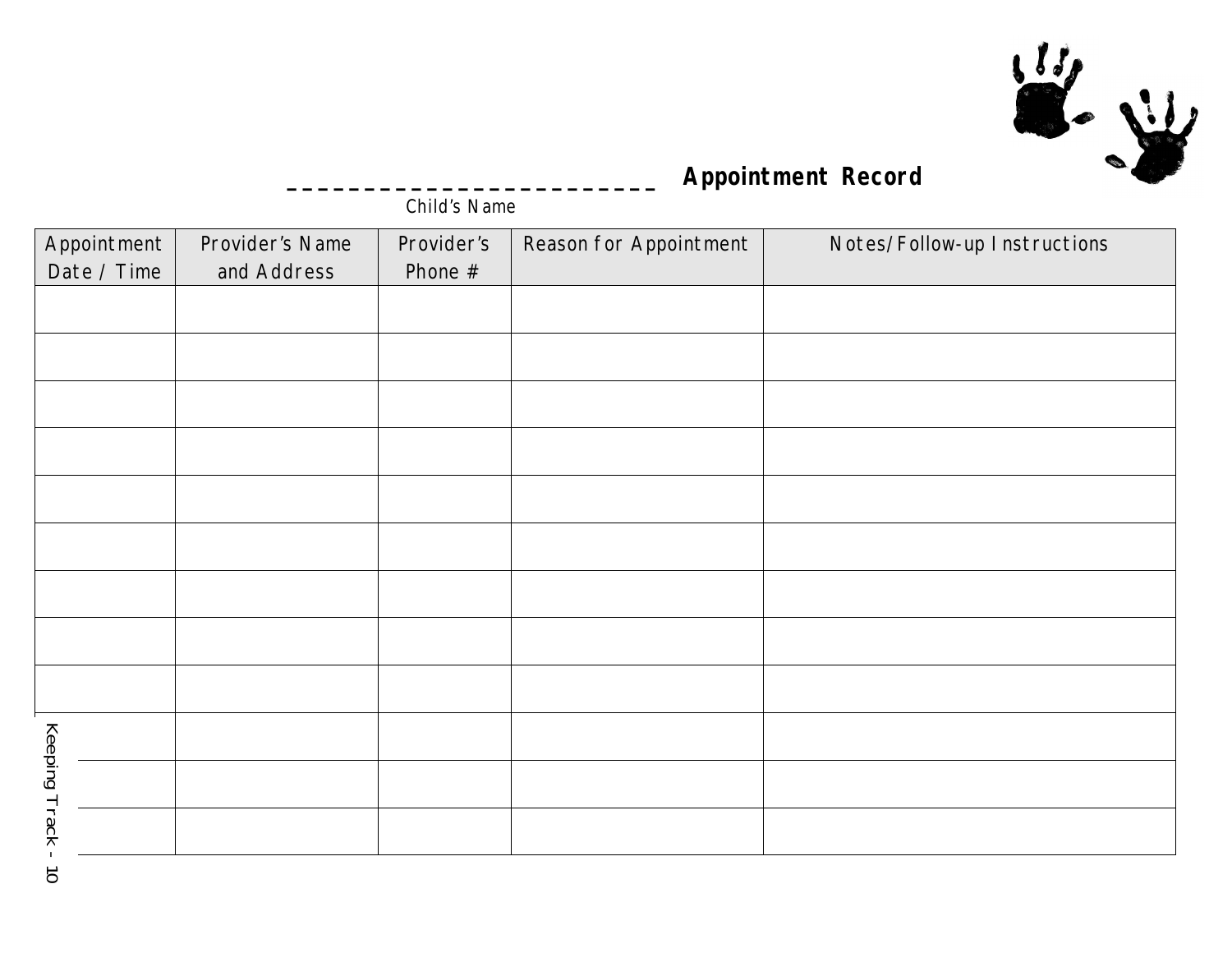

### **\_\_\_\_\_\_\_\_\_\_\_\_\_\_\_\_\_\_\_\_\_\_\_\_ Appointment Record**

*Child's Name*

| Appointment          | Provider's Name                                | Provider's | Reason for Appointment                                                                   | Notes/Follow-up Instructions |
|----------------------|------------------------------------------------|------------|------------------------------------------------------------------------------------------|------------------------------|
| Date / Time          | and Address                                    | Phone $#$  |                                                                                          |                              |
|                      |                                                |            |                                                                                          |                              |
|                      |                                                |            |                                                                                          |                              |
|                      |                                                |            |                                                                                          |                              |
|                      |                                                |            |                                                                                          |                              |
|                      |                                                |            |                                                                                          |                              |
|                      |                                                |            |                                                                                          |                              |
|                      |                                                |            |                                                                                          |                              |
|                      |                                                |            |                                                                                          |                              |
|                      |                                                |            |                                                                                          |                              |
|                      |                                                |            |                                                                                          |                              |
|                      |                                                |            |                                                                                          |                              |
| <b>Keeping Track</b> |                                                |            |                                                                                          |                              |
|                      |                                                |            |                                                                                          |                              |
|                      | *Note: This is the last copy of this document. |            | If you wish to have additional senies, please photoseny this nage before you write on it |                              |

 $\overrightarrow{=}$ 

**If you wish to have additional copies, please photocopy this page before you write on it.**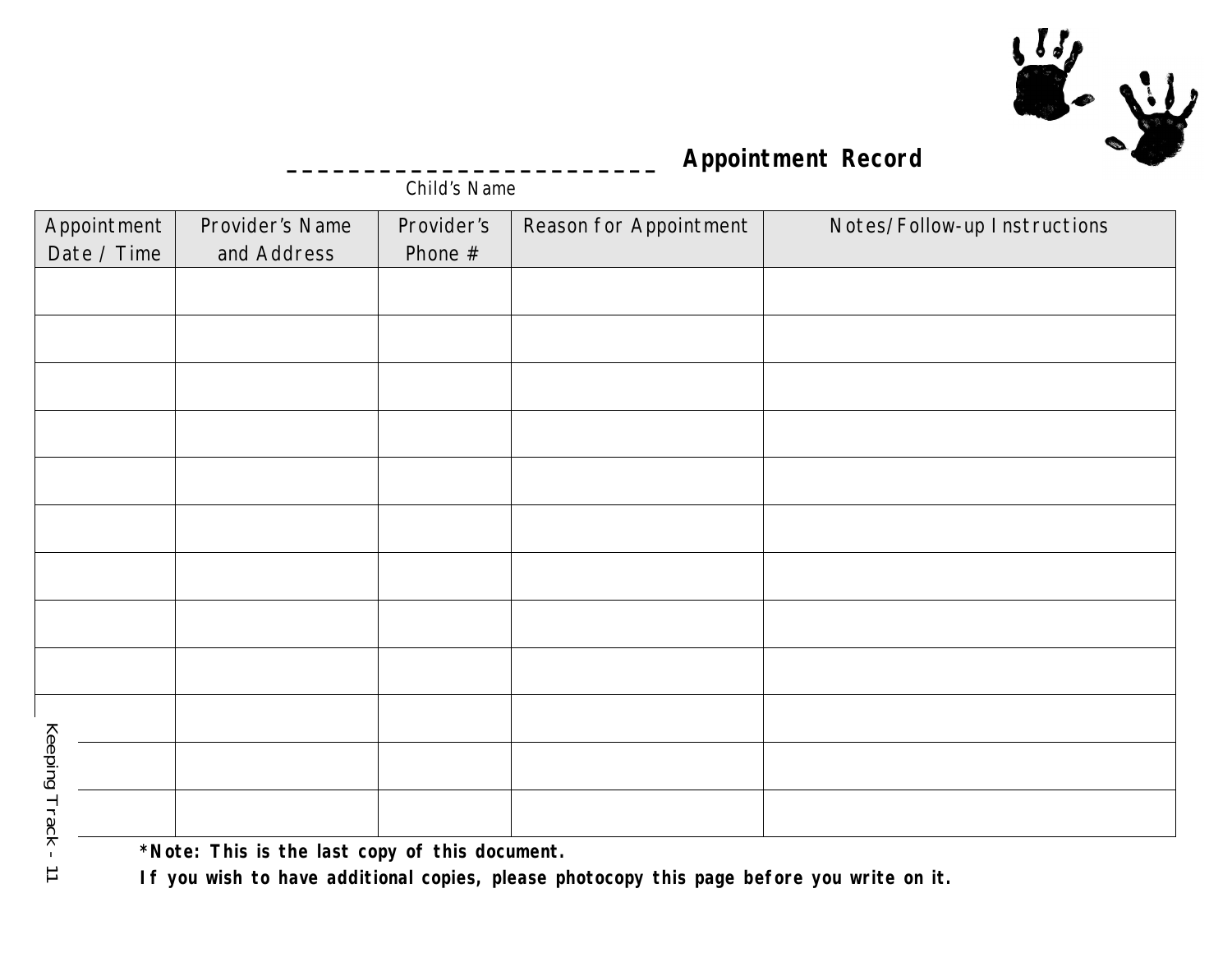

The following is a list of documents pertaining to your child's hearing healthcare. You may wish to request copies of some or all of these from your child's healthcare providers. You may receive some of them only once, while others you will receive regularly. As a parent, you have the right to any medical records that pertain to your child. All you need to do is ask!

| Type of Report                                                | Provided by                                     |
|---------------------------------------------------------------|-------------------------------------------------|
| <b>Hearing Screening Results</b>                              | <b>Birthing Hospital/ Primary Care Provider</b> |
| <b>Hearing Evaluations</b>                                    | <b>Audiologist</b>                              |
| <b>Confirmation of Hearing Loss Report Form</b>               | <b>Audiologist</b>                              |
| <b>Hearing Instrument Recommendations</b>                     | <b>Audiologist</b>                              |
| <b>Brochures:</b><br>Babies and Hearing Loss and Birth $-3$   | <b>Audiologist/Primary Care Provider</b>        |
| <b>Medical Records</b>                                        | <b>Primary Care Provider</b>                    |
| <b>Speech and Language Evaluations</b>                        | <b>Birth - 3/ Speech Language Pathologist</b>   |
| <b>Individualized Family Service Plan</b>                     | Birth - 3                                       |
| <b>Transition Plan</b>                                        | Birth - 3                                       |
| <b>Other Evaluations:</b><br>(OT, PT, vision, genetics, etc.) |                                                 |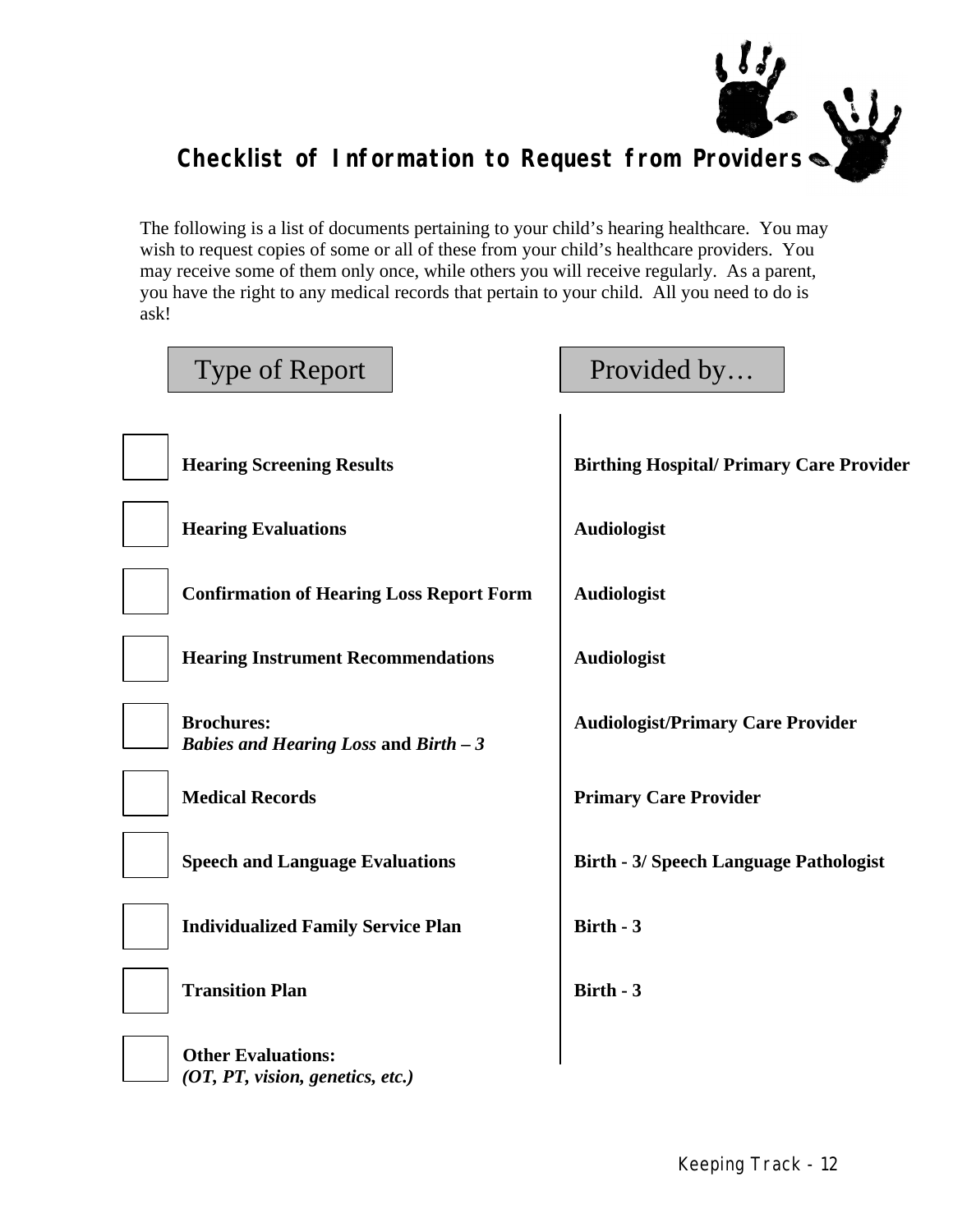

#### *Child's Information:*

| First Name:                                                           |     |    |                                                                                                                                                                                                                               | Middle Name:<br>Last Name:                                                                                                                                                                                                                                                                                                                                           |
|-----------------------------------------------------------------------|-----|----|-------------------------------------------------------------------------------------------------------------------------------------------------------------------------------------------------------------------------------|----------------------------------------------------------------------------------------------------------------------------------------------------------------------------------------------------------------------------------------------------------------------------------------------------------------------------------------------------------------------|
|                                                                       |     |    |                                                                                                                                                                                                                               |                                                                                                                                                                                                                                                                                                                                                                      |
| Siblings:                                                             | Yes | No | Names/Ages:                                                                                                                                                                                                                   | <u> 1989 - Johann Stein, fransk politik (f. 1989)</u>                                                                                                                                                                                                                                                                                                                |
| Primary Family Language:                                              |     |    |                                                                                                                                                                                                                               |                                                                                                                                                                                                                                                                                                                                                                      |
|                                                                       |     |    | Parent/Guardian Information (Person(s) child lives with):                                                                                                                                                                     |                                                                                                                                                                                                                                                                                                                                                                      |
| Father:                                                               |     |    | the control of the control of the control of the control of the control of the control of the control of the control of the control of the control of the control of the control of the control of the control of the control | Phone: (<br>) and the set of $\overline{\phantom{a}}$                                                                                                                                                                                                                                                                                                                |
| Address:                                                              |     |    |                                                                                                                                                                                                                               | Apt/Lot Number:                                                                                                                                                                                                                                                                                                                                                      |
| Mother:                                                               |     |    |                                                                                                                                                                                                                               | Phone: $($ )                                                                                                                                                                                                                                                                                                                                                         |
| Address:                                                              |     |    | <u> 1989 - Johann Barn, mars eta bainar eta industrial eta industrial eta industrial eta industrial eta industria</u>                                                                                                         | Apt/Lot Number:                                                                                                                                                                                                                                                                                                                                                      |
| Step-Parent:                                                          |     |    | <u> 1980 - Johann Barnett, fransk politik (d. 1980)</u>                                                                                                                                                                       | Phone: $($ )                                                                                                                                                                                                                                                                                                                                                         |
| Address:                                                              |     |    |                                                                                                                                                                                                                               | Apt/Lot Number:                                                                                                                                                                                                                                                                                                                                                      |
|                                                                       |     |    |                                                                                                                                                                                                                               | Father place of employment:                                                                                                                                                                                                                                                                                                                                          |
|                                                                       |     |    | Hours: From $\qquad \qquad$ to $\qquad \qquad$                                                                                                                                                                                | Work Phone: (<br>$\begin{picture}(150,10) \put(0,0){\line(1,0){10}} \put(15,0){\line(1,0){10}} \put(15,0){\line(1,0){10}} \put(15,0){\line(1,0){10}} \put(15,0){\line(1,0){10}} \put(15,0){\line(1,0){10}} \put(15,0){\line(1,0){10}} \put(15,0){\line(1,0){10}} \put(15,0){\line(1,0){10}} \put(15,0){\line(1,0){10}} \put(15,0){\line(1,0){10}} \put(15,0){\line($ |
|                                                                       |     |    | Mother place of employment:                                                                                                                                                                                                   |                                                                                                                                                                                                                                                                                                                                                                      |
|                                                                       |     |    |                                                                                                                                                                                                                               |                                                                                                                                                                                                                                                                                                                                                                      |
| <b>Child's Emergency Information:</b><br>parent cannot be contacted): |     |    |                                                                                                                                                                                                                               | (Please list 2 additional persons that can be notified in case of an accident or illness in the event a                                                                                                                                                                                                                                                              |

| First Contact Name & Address:  |          |  |
|--------------------------------|----------|--|
| Relationship:                  | Phone: ( |  |
| Second Contact Name & Address: |          |  |
| Relationship:                  | Phone: ( |  |

If emergency treatment is required, and we are unable to reach either you or your emergency contacts, I authorize school personnel to call:

| Phy<br>'sician.<br>. | בר<br>$\Lambda$ hone: |  |
|----------------------|-----------------------|--|
|                      |                       |  |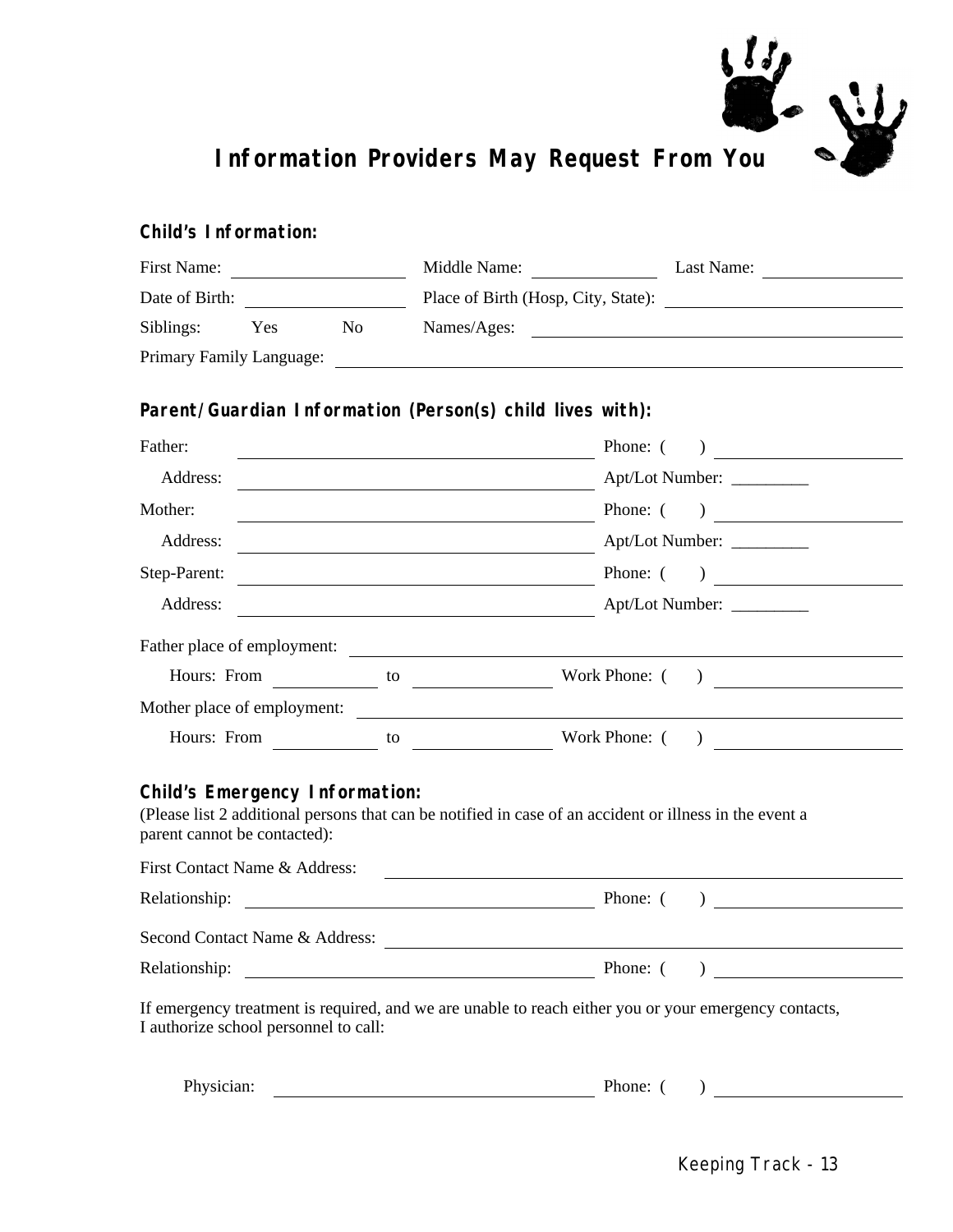#### *Child's Insurance Information*

| <b>Name of Insurance</b> | Group/Policy # | <b>Child's Social Security Number</b> | <b>Phone Number</b> |
|--------------------------|----------------|---------------------------------------|---------------------|
|                          |                |                                       |                     |
|                          |                |                                       |                     |

#### *Child's Medical Information*

| <b>Title</b>          | <b>Name</b> | <b>Address</b> | <b>Phone Number</b> |
|-----------------------|-------------|----------------|---------------------|
| Primary Care Provider |             |                |                     |
| Audiologist           |             |                |                     |
| <b>ENT</b>            |             |                |                     |
| Other                 |             |                |                     |
| Other                 |             |                |                     |
| Other                 |             |                |                     |

### *Child's Early Intervention Information*

| <b>Title</b>        | <b>Name</b> | <b>Address</b> | <b>Phone Number</b> |
|---------------------|-------------|----------------|---------------------|
| Service Coordinator |             |                |                     |
| Therapist           |             |                |                     |
| Other               |             |                |                     |
| Other               |             |                |                     |

#### *Child's Amplification Information*

| Type of Amplification (Hearing Aids, Cochlear Implant, FM System) | <b>Right Side</b> | <b>Left Side</b> |
|-------------------------------------------------------------------|-------------------|------------------|
|                                                                   |                   |                  |
| Make and Model                                                    |                   |                  |
|                                                                   |                   |                  |
| Serial Number                                                     |                   |                  |
|                                                                   |                   |                  |
| Date of Purchase                                                  |                   |                  |
|                                                                   |                   |                  |
| Date Warranty or Guarantee Expires                                |                   |                  |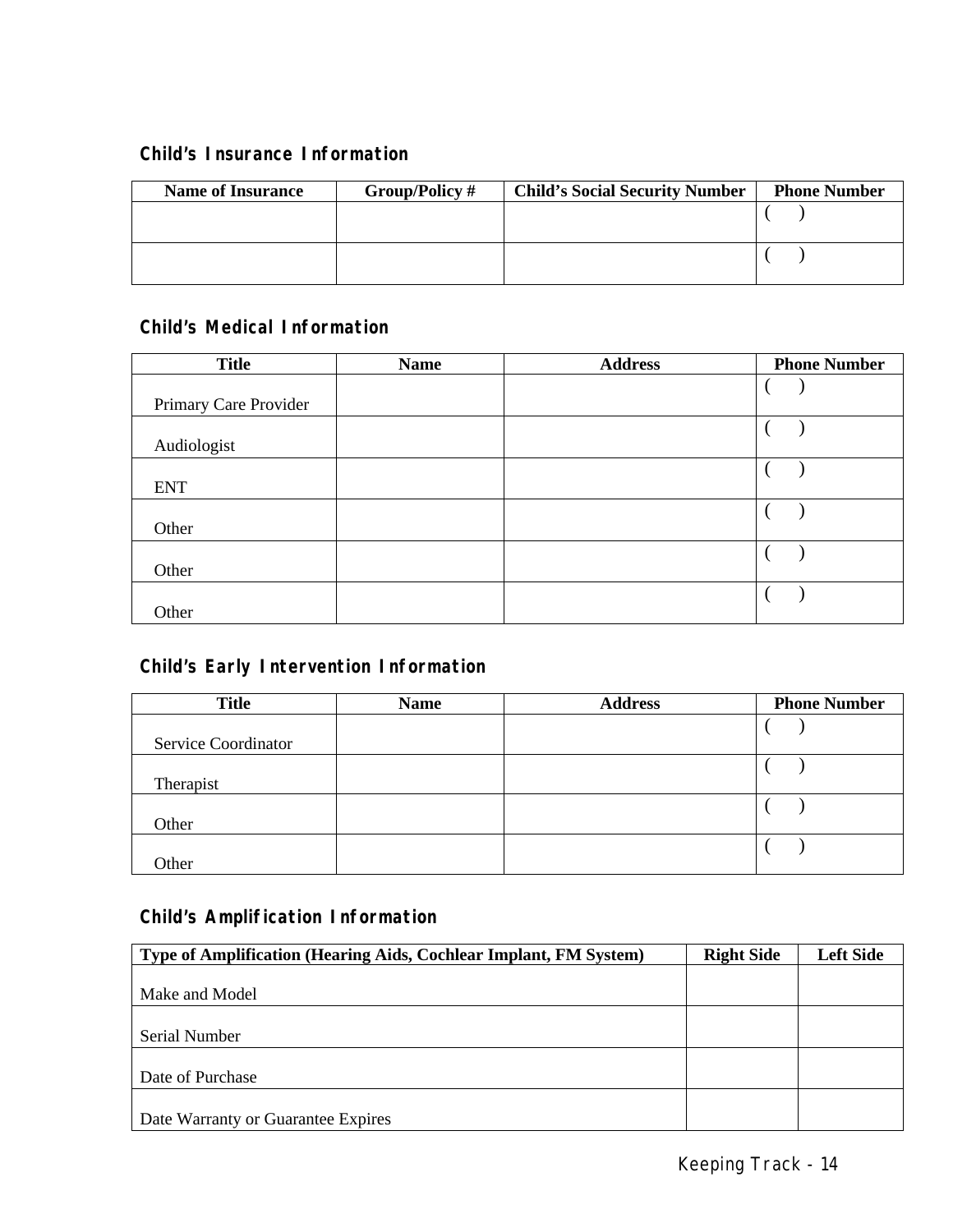### *Child's Amplification Information (continued)*

| Date Service Plan (if any) Expires |  |
|------------------------------------|--|
| Earmold Material and Style         |  |
| Date the earmold was fit.          |  |
| Type of Cord (if applicable)       |  |
| Accessories (if applicable)        |  |

| <b>Amplification Contacts</b> | <b>Name</b> | <b>Address</b> | <b>Phone Number</b> |
|-------------------------------|-------------|----------------|---------------------|
|                               |             |                |                     |
| for repair                    |             |                |                     |
|                               |             |                |                     |
| for programming               |             |                |                     |
|                               |             |                |                     |
| for batteries                 |             |                |                     |
|                               |             |                |                     |
| for insurance                 |             |                |                     |

### *Special Concerns or Additional Information*

Parent/Guardian Signature Date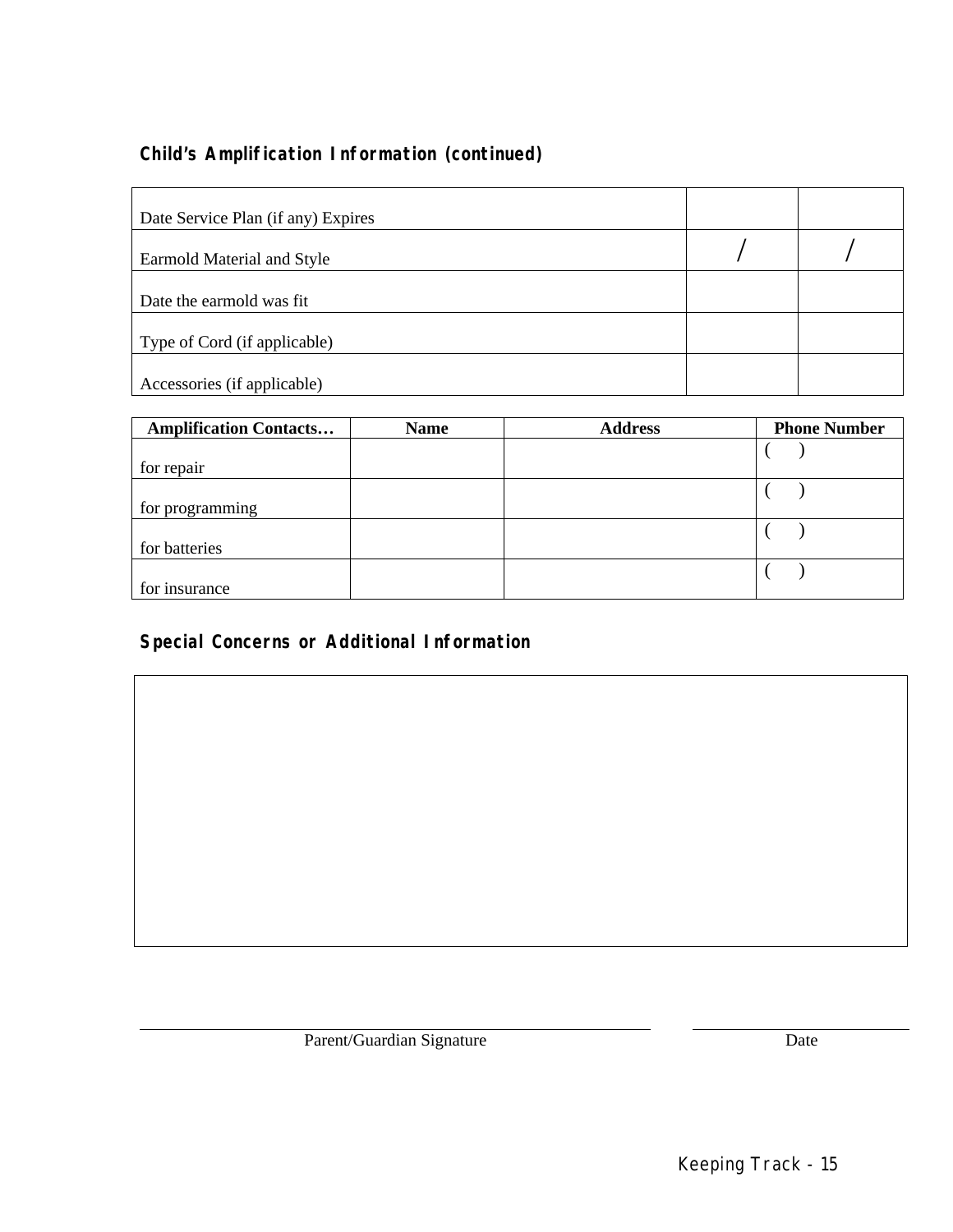**Insert Your**

# **Child's Most Recent Hearing Tests**

## **into the Plastic Sheet Protector**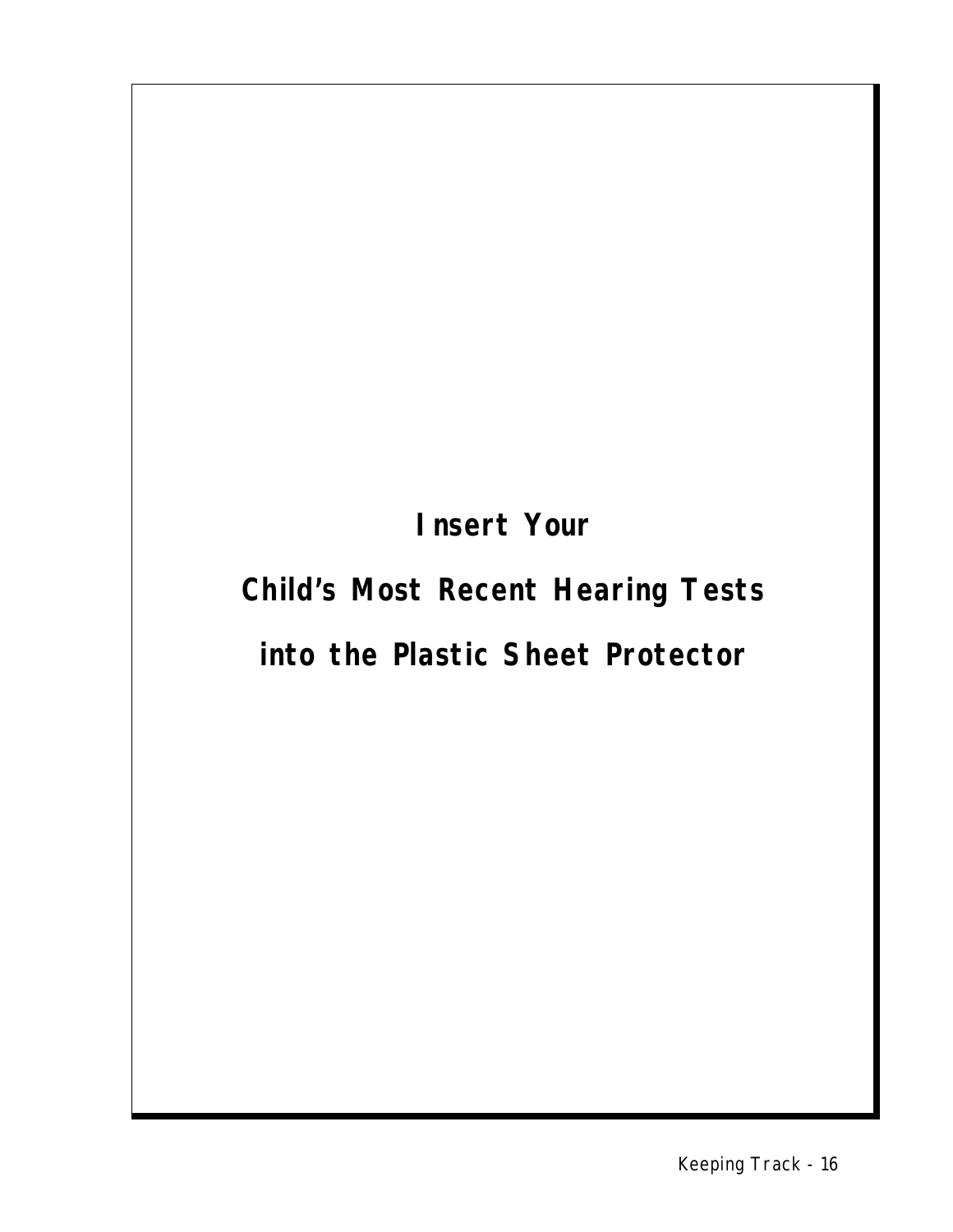**Insert Your**

# **Individualized Family Service Plan (IFSP)**

## **into the Plastic Sheet Protector**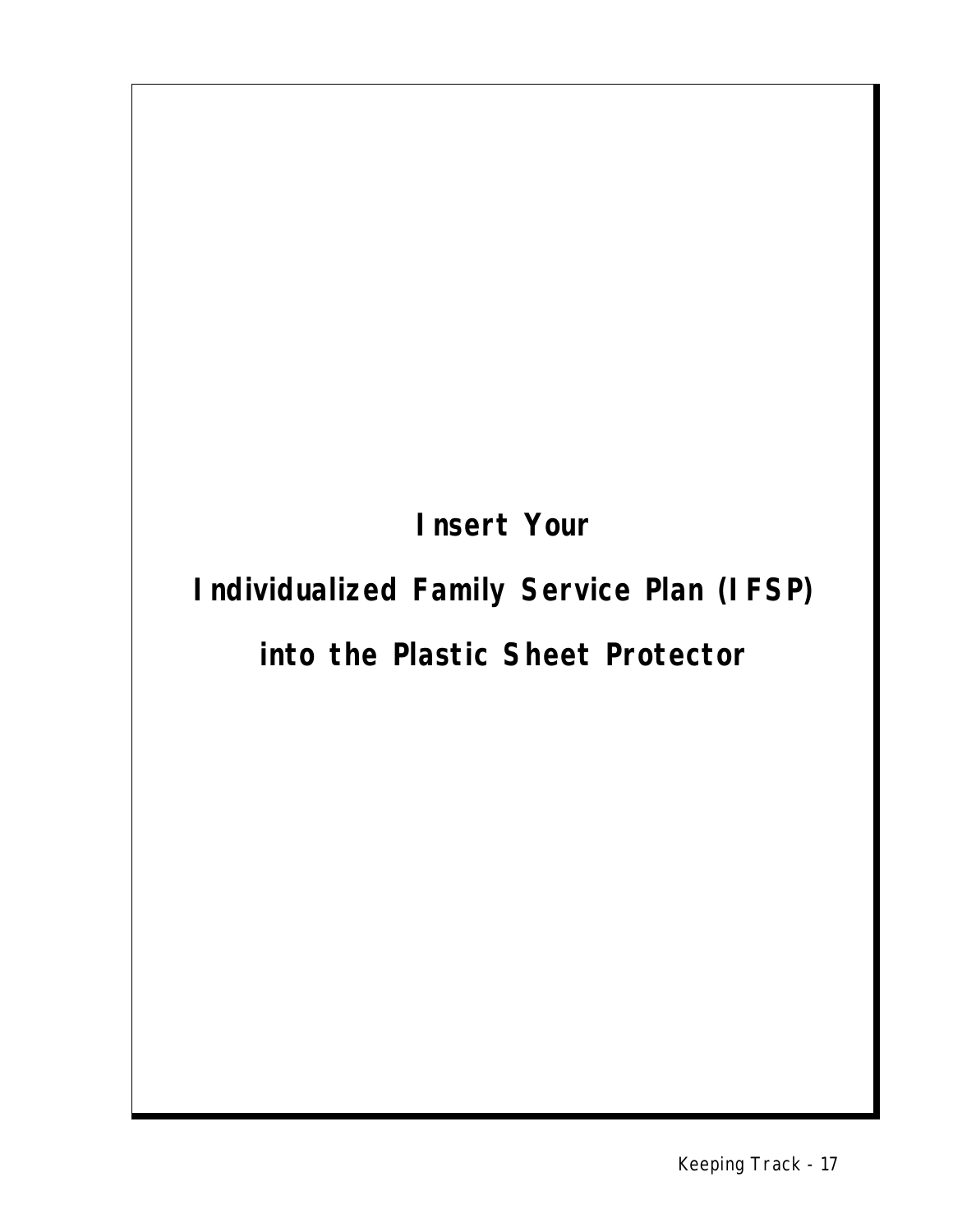**Insert Your**

# **Health Insurance Information and Records**

## **into the Plastic Sheet Protector**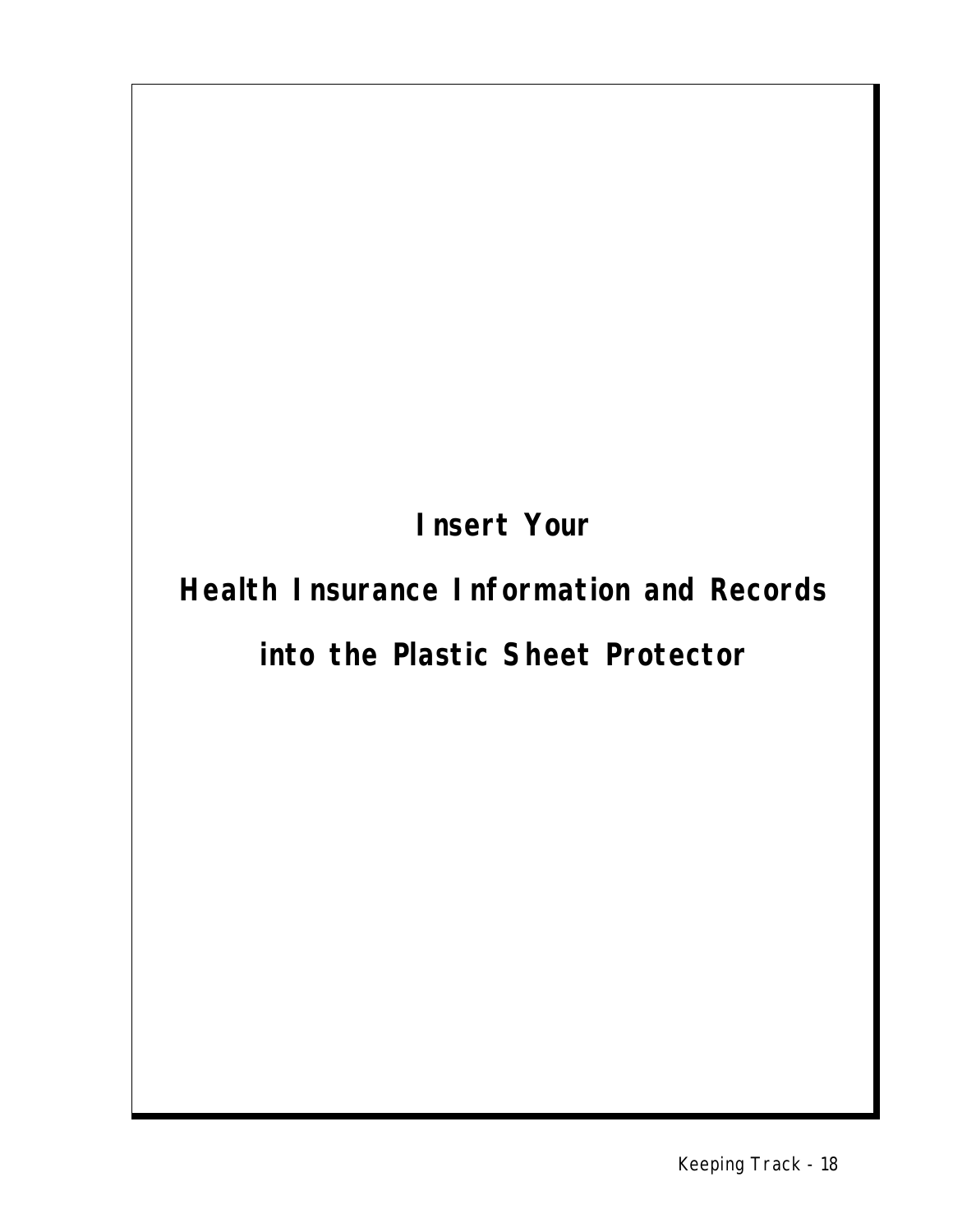

Between Providers and You

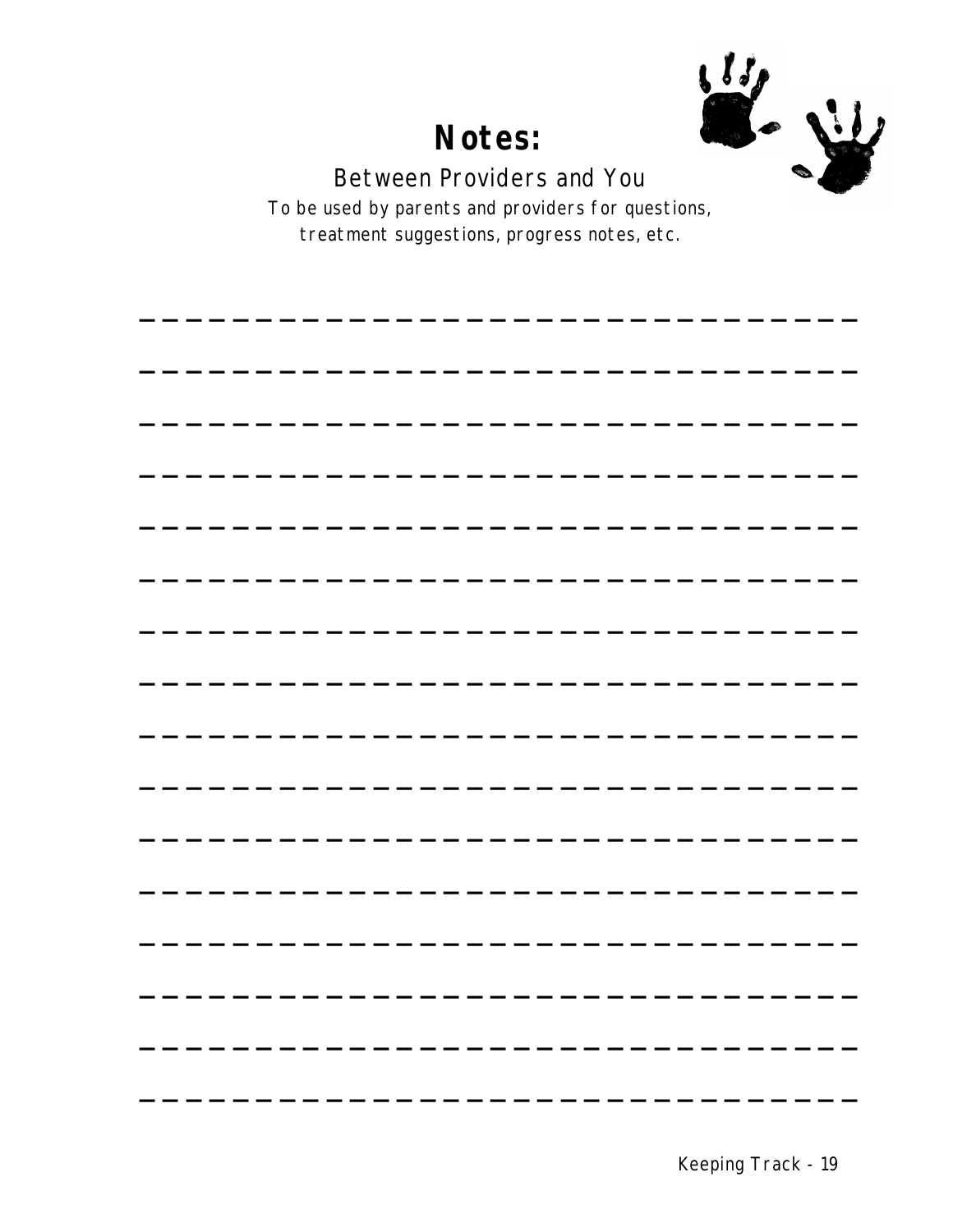

Between Providers and You

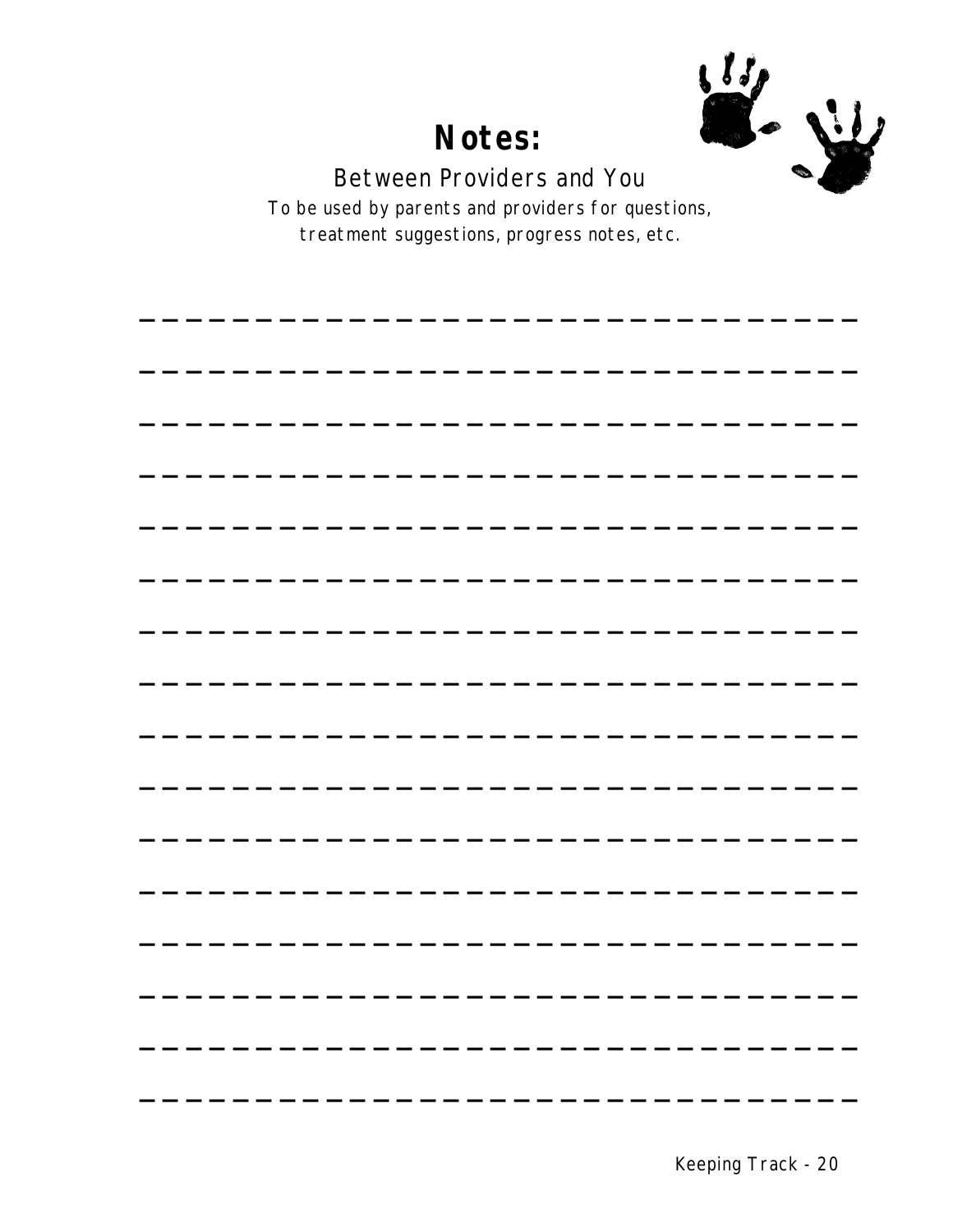

Between Providers and You

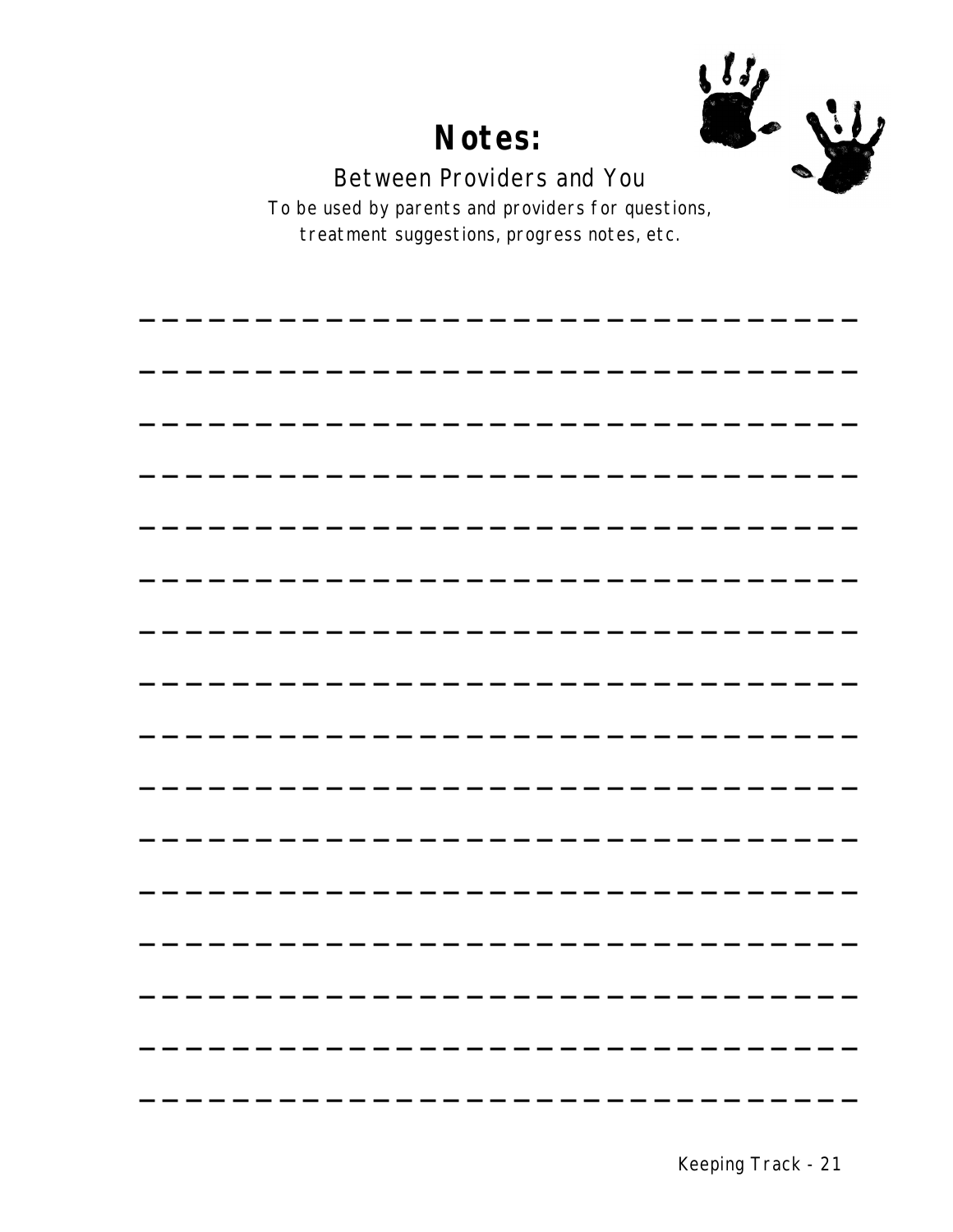

Between Providers and You

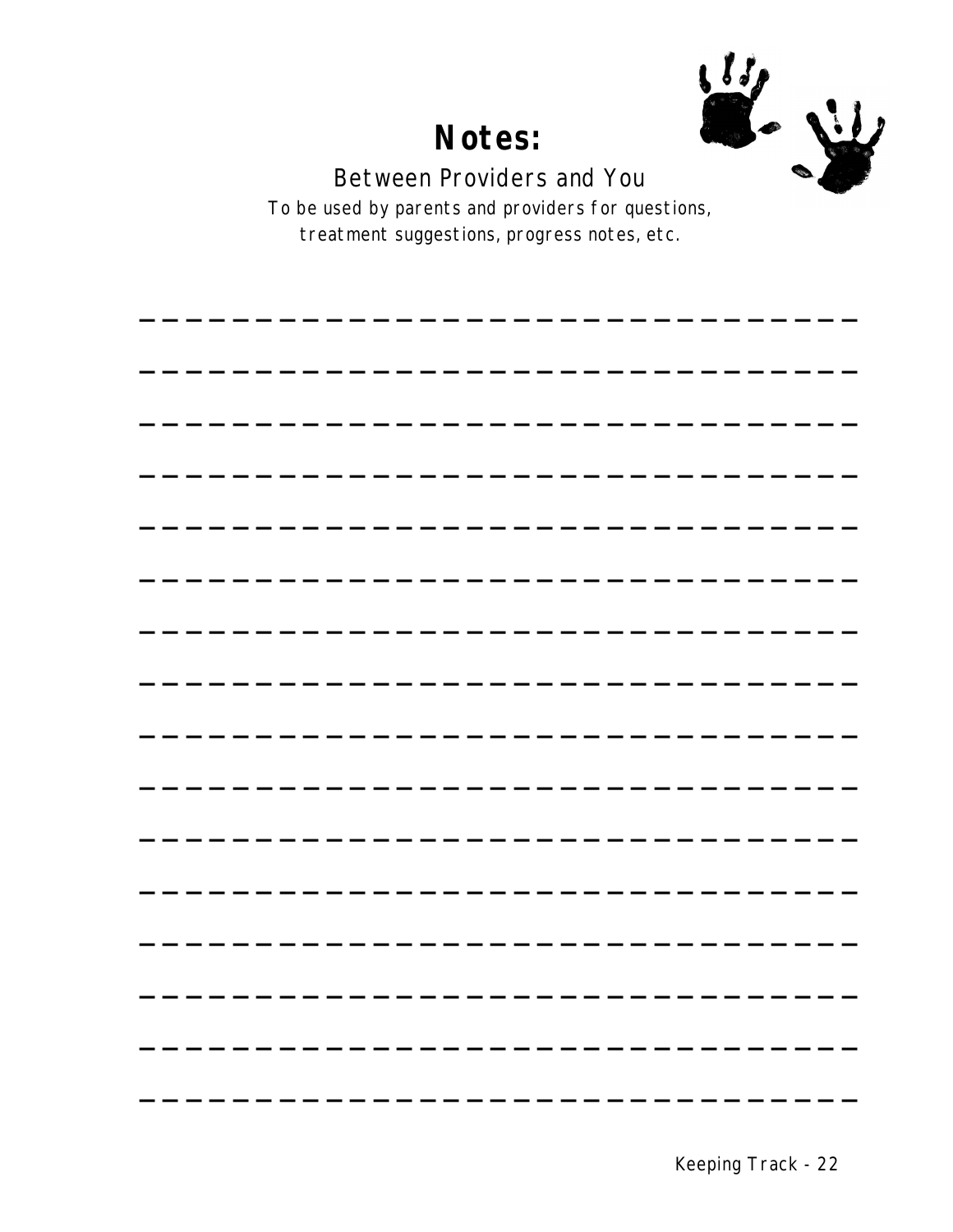

Between Providers and You